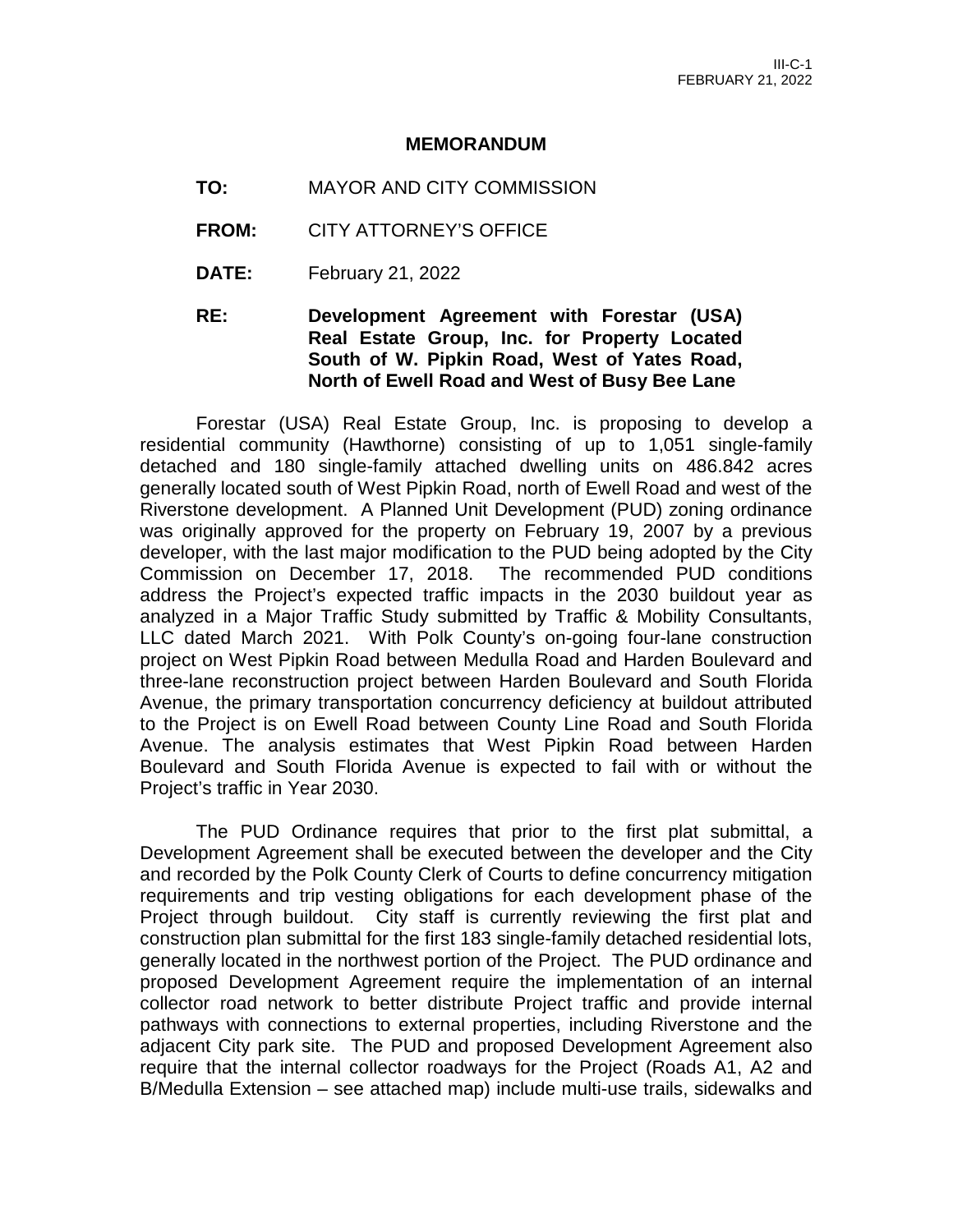paved shoulders to maximize connectivity for non-motorized transportation modes.

In addition to the construction of internal transportation improvements, the Development Agreement requires that, prior to building permit issuance for the 400<sup>th</sup> dwelling unit within the Project, the developer shall pay the Lakeland Area Mass Transit District (LAMTD) the first of three annual installments of \$166,666.66 (total payment of \$500,000.00) to purchase a bus for a route serving the property. The final installment payment will be made no later than December 31, 2025. Prior to the first payment, the Developer shall execute a separate funding agreement with LAMTD. The bus purchase shall be eligible for City Transportation Impact Fee Credits. It should be noted that on November 18, 2020, LAMTD approved the Developer's petition to annex the property and be subject to the half-mill ad valorem tax assessment levied by LAMTD for mass transit services in the Lakeland area. This annexation petition was ratified by the City Commission on January 4, 2021.

Under the Development Agreement, construction of Roads A2 and B/Medulla Extension, between Riverstone and Ewell Road, must be completed by the Developer prior to Certificate of Occupancy (CO) issuance for the 660<sup>th</sup> dwelling in the Project. Roads A2 and B/Medulla Extension will complete the extension of a collector road corridor from Riverstone to Ewell Road. Finally, the City agrees that upon the Developer's performance under the Development Agreement, the City will vest the Project's 1,072 PM Peak Hour Trips as defined in the Major Traffic Study for a period of ten (10) years.

It is recommended that the City Commission approve the attached Development Agreement with Forestar (USA) Real Estate Group, Inc. and authorize the appropriate City officials to execute the Agreement.

**Attachment**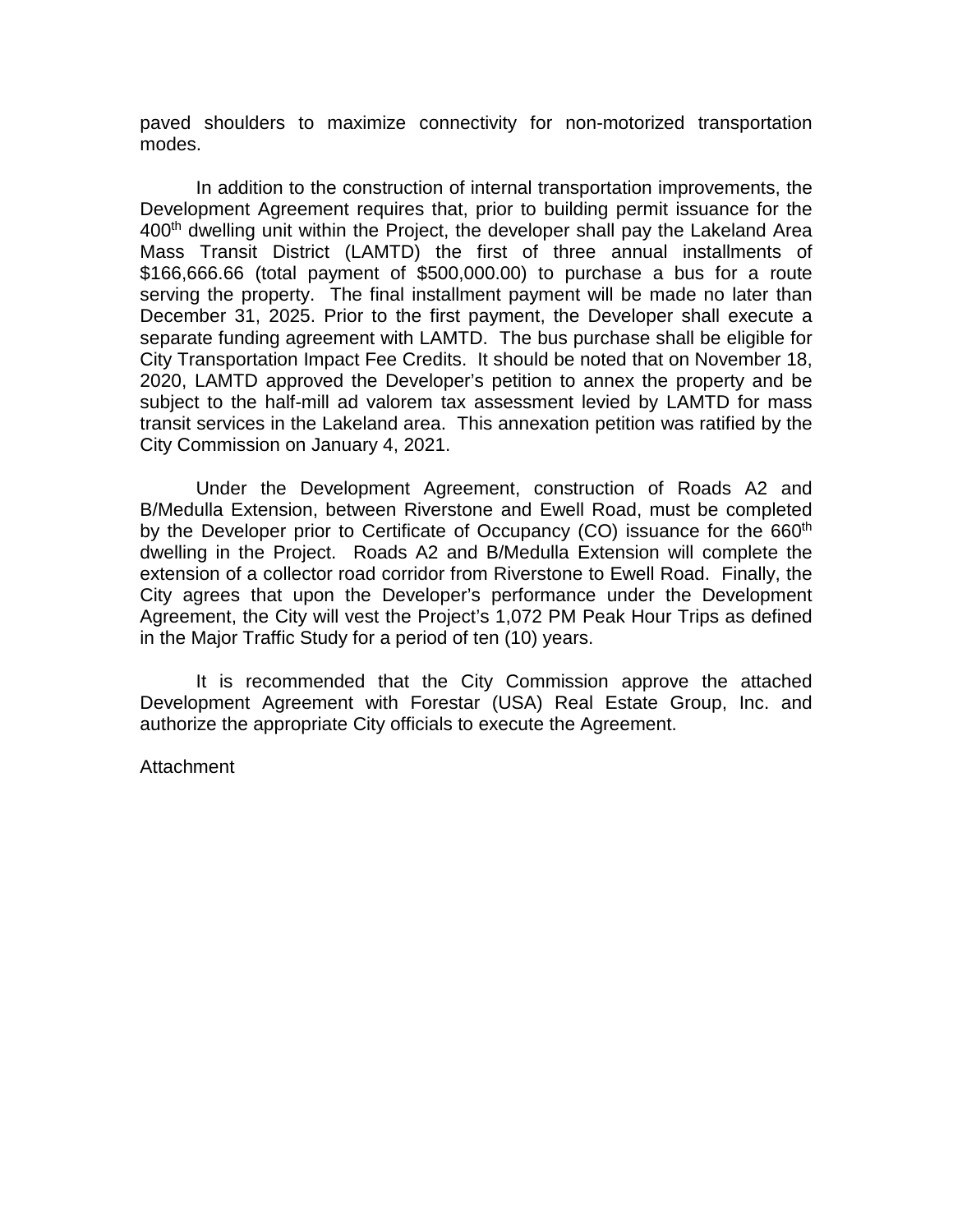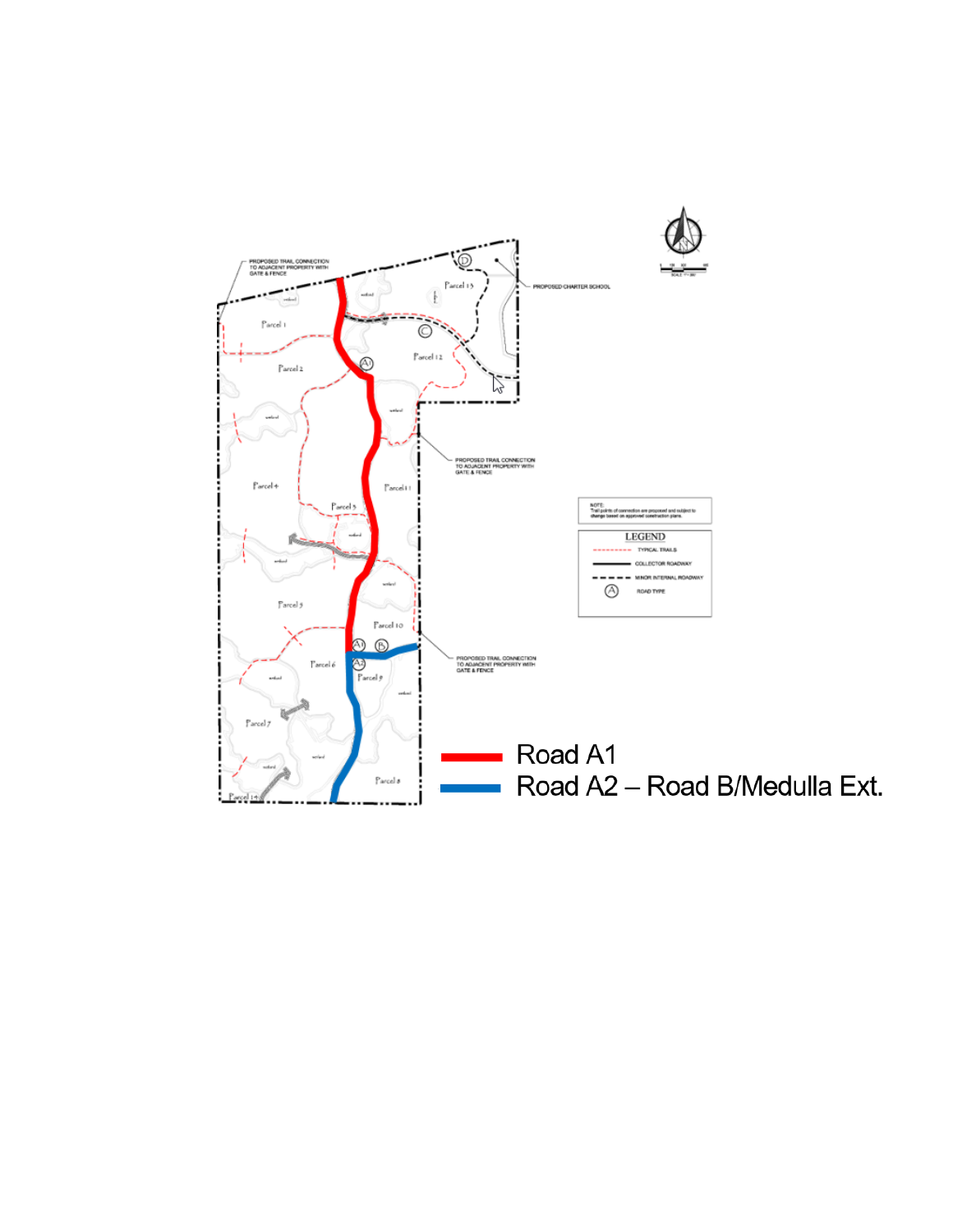*This instrument prepared by and return to:* Thomas R. Sullivan, Esq. Gray Robinson, P.A. 301 East Pine Street, Suite 1400 Orlando, FL 32801

## **DEVELOPMENT AGREEMENT**

THIS DEVELOPMENT AGREEMENT ("Agreement"), made this \_\_\_\_\_ day of \_\_\_\_\_\_\_\_\_\_\_\_\_, 2022 by and between Forestar (USA) Real Estate Group, Inc., (the "Developer"). and the City of Lakeland, (the "City").

WHEREAS, the Developer proposes to develop real property generally located south of W. Pipkin Road, west of Yates Road, and north of Ewell Road and west of Busy Bee Lane, as described in Exhibit A and as depicted in Exhibit B (the "Property"); and

WHEREAS, the Developer proposes to construct a community consisting of up to 1,051 single-family detached and 180 single-family attached dwelling units (the "Project"), as requested and further detailed in PUD 18-066 (the "PUD"), Ordinance No. 5755, which approved a variety of single-family attached and detached residential product types, and an internal transportation plan with general location of proposed streets and pedestrian pathways, as depicted in Exhibit C; and

WHEREAS, Sections K and L of the PUD include certain transportation concurrency mitigation requirements, as further described herein, to address the impacts of the Project (the "'Required Improvements"); and

WHEREAS, the Florida Local Government Development Agreement Act, Florida Statutes §§ 163.3220 - 163.3243, (the "Act"), authorizes local governments to enter into development agreements with developers to encourage a stronger commitment to comprehensive and capital facilities planning, to ensure the provision of adequate public facilities for development, to encourage the efficient use of resources, to reduce the economic cost of development and to provide certainty to developers in the approval of development and assurances that they may proceed in accordance with existing laws and policies, subject to the conditions of such development agreements; and

WHEREAS, such development agreements strengthen the public planning process, encourage sound capital improvement planning and financing, assist in assuring there are adequate capital facilities for the development, encourage private participation in comprehensive planning and reduce the costs of development; and

WHEREAS, the Project is consistent with the City of Lakeland's Comprehensive Plan and Land Development Code; and

WHEREAS, the Project will comply with Planned Unit Development Ordinance 5755, as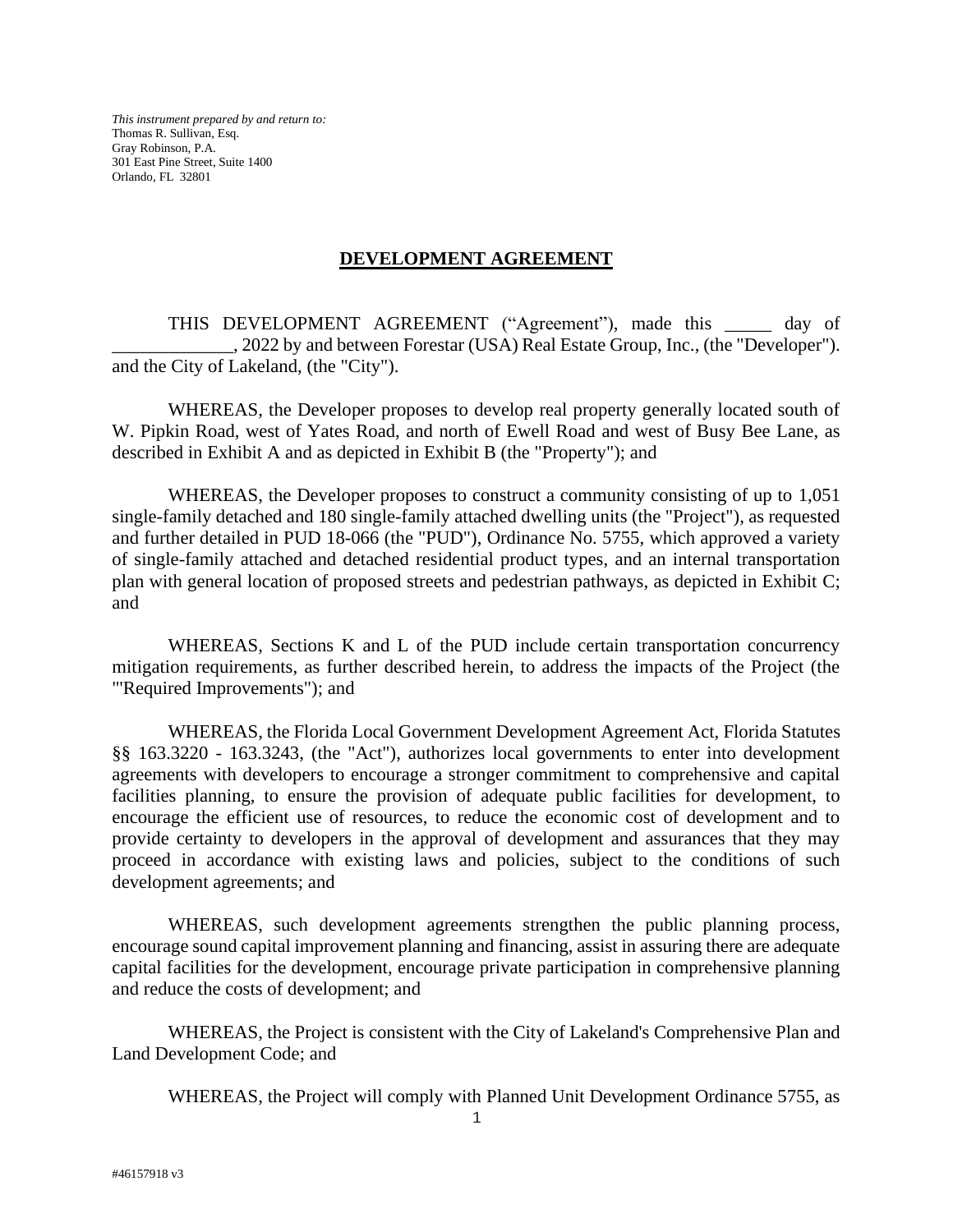amended, and all applicable land development regulations in effect at the time of permitting unless otherwise provided herein; and

WHEREAS, the southwestern Lakeland area continues to face transportation challenges that could impact long-term growth potential if not addressed; and

WHEREAS, the Developer prepared a Transportation Study for the Project buildout developed from a traffic methodology based on input from the City staff (Traffic & Mobility Consultants, LLC, dated March 2021) (the "Approved Traffic Study"), which demonstrated the Project does not have any off site impacts requiring roadway concurrency mitigation; and

WHEREAS, the Project will provide a major housing opportunity for City residents, and the Developer has agreed to assist the City in addressing these transportation challenges through transit-based mitigation and on-site roadway-based mitigation, which will confer an area-wide benefit beyond the geographic limits of the Property, and will expedite capital improvements of the transit network beyond what otherwise could be achieved;

NOW, THEREFORE, in consideration of the mutual terms, covenants and conditions contained herein, and other good and valuable consideration, the receipt and sufficiency of which are hereby acknowledged, it is mutually agreed as follows;

A. **Whereas Clauses**. The Whereas clauses set forth above are incorporated herein by reference and made a part of this Agreement.

B. **Purpose.** The purpose of this Agreement is to establish the respective rights and obligations of the Developer and the City.

# C. **Developer Obligations.**

1. Participation in City/County Task Force. In conjunction with nearby land owners and developers, the Developer shall participate in any City or County task force that is established to plan and coordinate the use of the funding from existing concurrency mitigation requirements and public-private transit partnerships in the southwestern Lakeland area to address area-wide transportation impacts generated by on-going residential and employment center activity in the vicinity of Lakeland-Linder International Airport.

2. Lakeland Area Mass Transit District ("LAMTD") Petition. On November 18, 2020, LAMTD approved a petition from the Developer requesting that the Property be annexed and be subject to an annual ad valorem tax assessment for mass transit services in the Lakeland area. This annexation petition was ratified by the City Commission on January 4, 2021 through Ordinance #5853.

3. LAMTD Transit Contribution. Subject to the terms and conditions of this Agreement and the Funding Agreement (as hereinafter defined), the Developer shall pay LAMTD \$166,666.66 per year for three (3) consecutive years in order to fund a bus for the transit route serving the Property (the "Transit Payment"). The first installment of the Transit Payment must be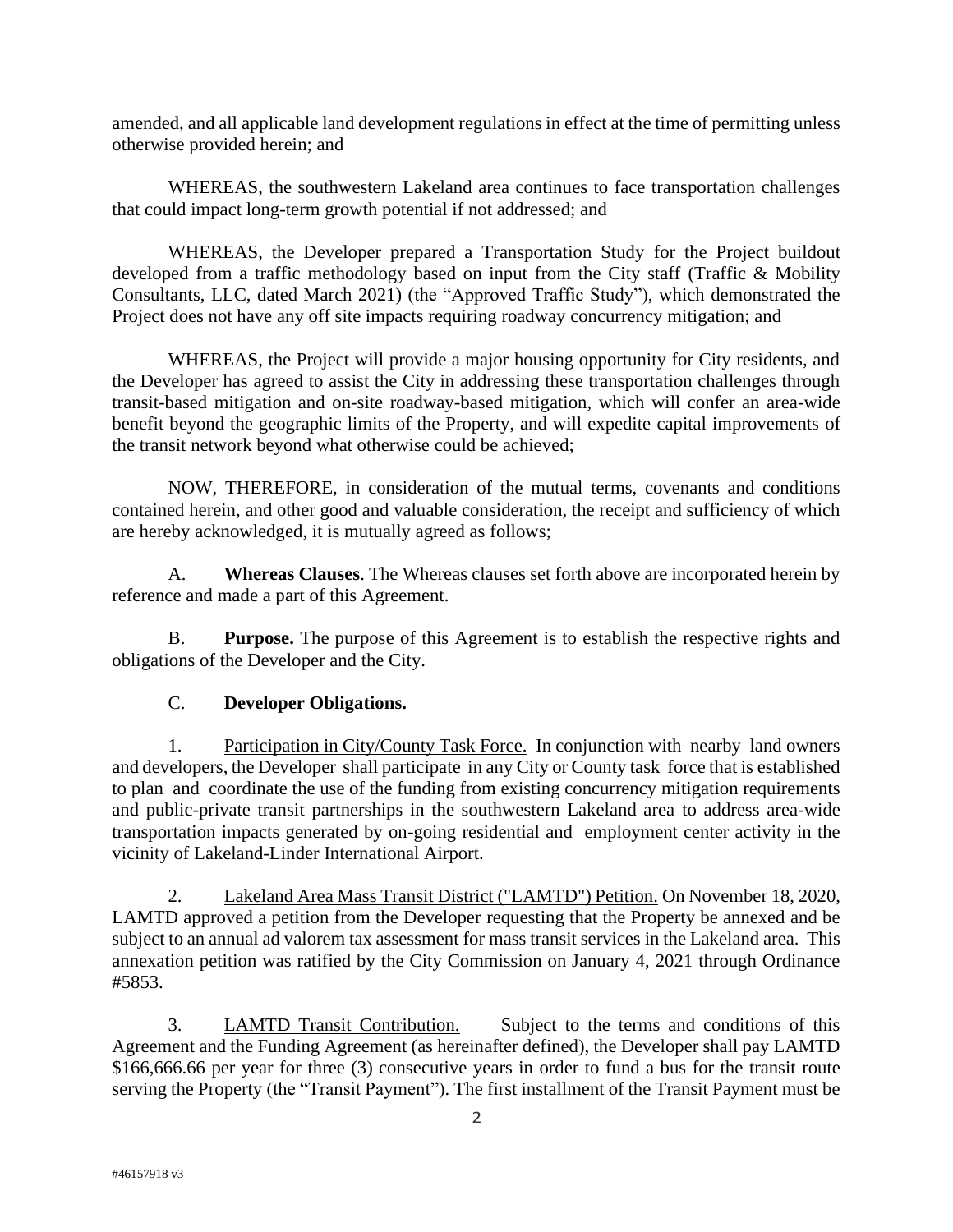made prior to Building Permit issuance for the 400<sup>th</sup> single-family dwelling unit or trip equivalent, and the subsequent two (2) installment payments shall be made on or before the anniversary date of the first payment; provided, however, in no event shall the final installment payments be made later than December 31, 2025. Prior to the first payment, the Developer shall execute a separate funding agreement with LAMTD that further describes the terms and conditions of the Transit Payment which shall be expended in connection with funding a bus serving the transit route that addresses the area transportation deficiencies (the "Funding Agreement"). The Developer shall provide a recorded copy of the Funding Agreement to the City.

4. Roads A2 and B/Medulla Road Extension. Prior to the issuance of a Certificate of Occupancy for the project's 660<sup>th</sup> dwelling unit, the Developer shall construct, and the City shall have accepted dedication of Roads A2 and B/Medulla Road Extension. Road B shall align with the Medulla Road Extension as has been constructed within Riverstone and dedicated to the City. If the adjacent developers have not constructed Road B/Medulla Road Extension to West Pipkin Road via Riverstone and Towne Park Estates prior to the requirement for this construction, then the Developer shall construct Road A1 to create a connection between West Pipkin and Ewell Roads. Roads A2 and B/Medulla Road Extension shall be constructed to City Collector standards with typical cross-sections to be agreed upon with the City Engineer. The cross-sections shall include a minimum 10-foot wide asphalt trail on one side of the roadway, a five-foot wide concrete sidewalk on the other side and four-foot wide paved shoulders. Within 12 months of first plat approval by the City Planning and Zoning Board, the Developer shall define the necessary alignment and right-of-way for these roadways and appurtenances that will be conveyed to the City upon completion of the roadway or otherwise requested by the City. In the event that the City determines that Road A2 and Road B/Medulla Extension is needed prior to this development's requirement to construct same through this Agreement, the Developer shall convey the defined right-of-way to the City upon written request by the City. The Developer shall signalize the Road A2/Ewell Road intersection when warranted as determined by a Signal Warrant Analysis approved by Polk County, with design and construction costs being eligible for a fair-share agreement with the adjacent Riverstone development. The Developer may include the Medulla Road/West Pipkin Road signalization in any fair-share agreement with the Riverstone developer to recognize the benefit that separate signalization project will have to the Project's traffic. In the event the City determines that a roundabout will be the preferred traffic control option for the Road B/Medulla Extension intersection at Roads A1 and A2, Developer agrees to dedicate land for this roundabout (the " Roundabout Area") via plat at the time of platting such Roundabout Area, and the City agrees to issue transportation impact fee credits to Developer within thirty (30) days of such dedication. The City agrees that the City, not the Developer, is responsible for performing or causing the construction of the improvements to the Roundabout Area. Further and subject to an Administrative Modification to the PUD, Developer will not be required to construct the Road C collector road between Road D and the property identified by the City as a future park parcel; provided, the Developer agrees to construct a 12-foot wide paved bicycle/pedestrian trail to such location and pathway along the western shore of the lake along the common property boundary.

5. Road A1. Road A1 shall be constructed to City collector standards with a minimum 80 foot right of way with a typical cross-section to be agreed upon with the City Engineer. The cross-section shall include a minimum ten-foot wide asphalt pathway, four-foot wide paved shoulders and a five-foot wide concrete sidewalk on the other side. Additional right of way may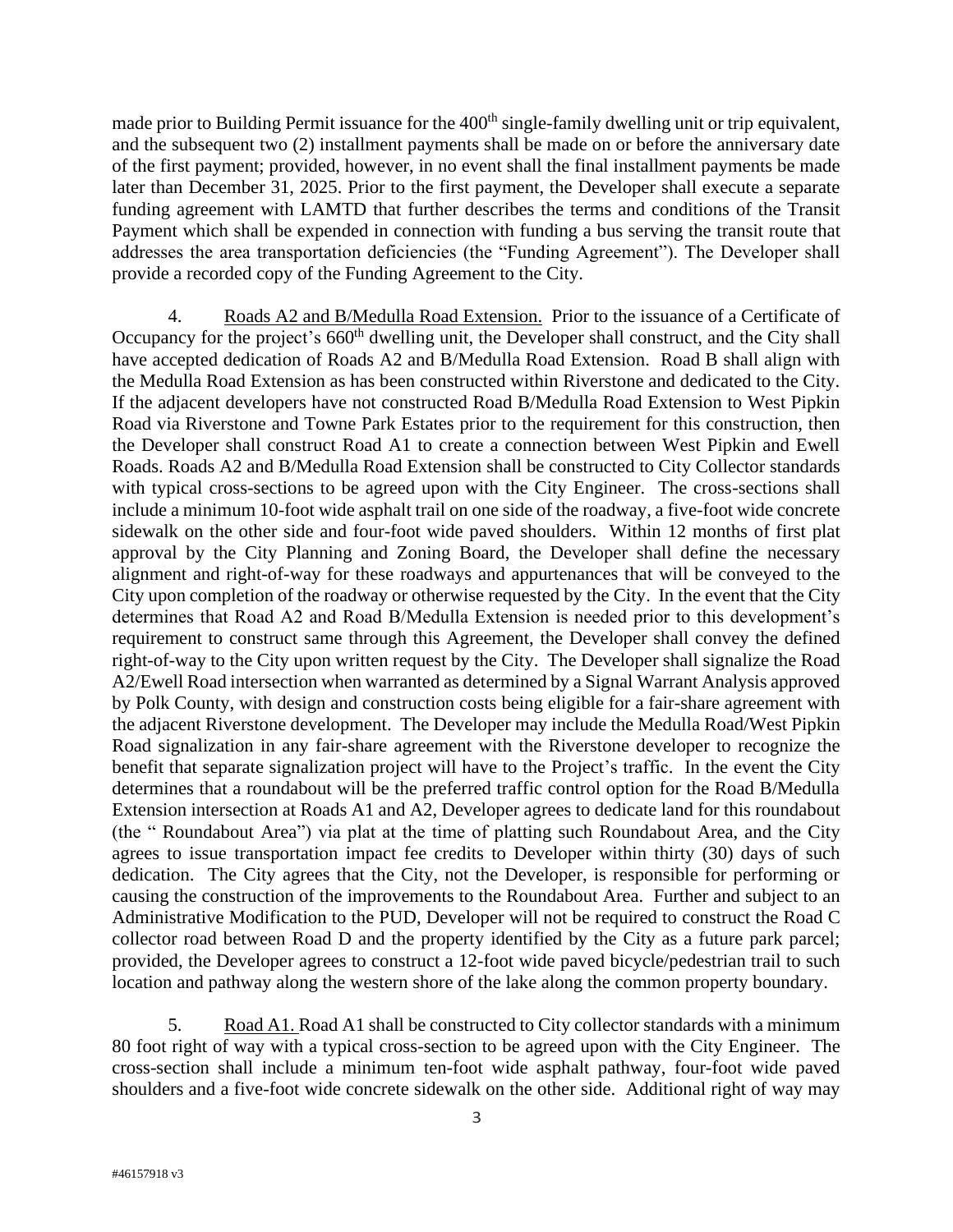be required at specific locations where turn lanes are needed as determined during the subdivision platting and construction plan review phase.

6. Roads C and D. Roads C and D shall be constructed as local streets with a minimum 50 foot right of way. A five-foot wide concrete sidewalk shall be constructed on both sides of each road.

7. Project-Required Access Improvements. Access improvements identified in the Approved Traffic Study shall be constructed by the Developer with the construction of each access point. Signalization of W. Pipkin Road and Road A, and Ewell Road and Road A, shall be installed by the Developer when determined to be warranted by a Signal Warrant Analysis approved by Polk County.

8. Trail System. The off- and on-road multi-use trail system shall be constructed is required in PUD Ordinance No. 5755. If a City park and recreation facility is constructed adjacent to the Project, a multi-use trail shall be constructed to that facility to provide an alternative means of access to driving.

9. Demonstration of Financial Resources. Prior to final plat approval of the Project phase containing the 183rd single-family dwelling unit, the Developer shall demonstrate to the City that the Developer has the financial resources to fund the required LAMTD Transit Contribution.

10. Concurrency Tracking: The City hereby determines that the Project has met the requirements of the City's Transportation Concurrency Management System and is entitled to 1,072 vested PM Peak Hour trips ("Vested Trips") generated by the 1,051 single family detached units and 180 single family attached units. The Developer shall prepare and submit to the City each January 1st transportation concurrency information for the Project including (a) the cumulative number of units that have been approved, Building Permits issued, and Certificates of Occupancy issued, and (b) the number of remaining vested trips on the impacted roadway network. For reporting purposes, the calculation of Vested Trips shall be based the percentage of building permits issued for each type of single-family dwelling units compared to the trip generation rates contained in the Approved Traffic Study. The City agrees that Developer's completion of the Transit Payment, performance under this Agreement and the Funding Agreement shall vest the Project's transportation concurrency determination for a period of ten (10) years.

11. Required Improvements and Permits. The Developer agrees to fund the implementation of the improvements above in accordance with this Agreement and in compliance with all applicable rules and regulations. In furtherance thereof, the Developer shall obtain any required permits (the "Permits"), including but not limited to the following:

- a) Southwest Florida Water Management District Stormwater Management Permit/Environmental Resource Permit/Consumptive and/or Water Use Permit(s)
- b) City of Lakeland -Building Permit
- c) City of Lakeland -Site Alteration Permit
- d) Polk County Driveway Permit
- e) Polk County Right-of-Way Use Permit
- f) FDOT Driveway Permit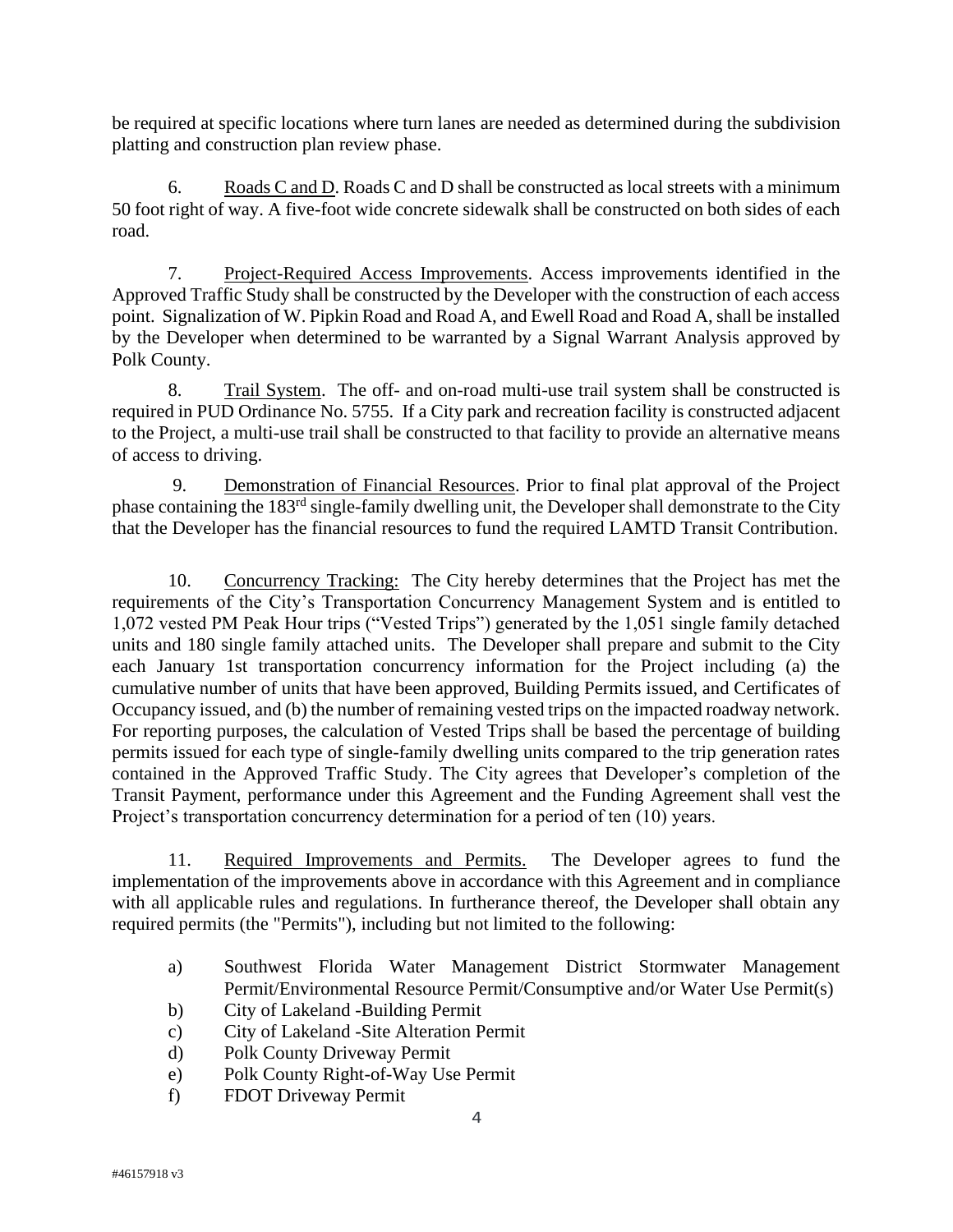g) FDOT Right-of Way Use Permit

12. No Waiver. Developer acknowledges and agrees that the City's willingness to enter into this Agreement shall not be construed as a waiver by the City of any applicable law, ordinance, rule, or regulation for the construction of the Project.

13. Notice Costs. The Developer will be responsible for and shall pay all costs related to providing notice and advertising this Agreement under Section 163.3225, Florida Statutes, and the recording of this Agreement.

D. City Obligations.

1. Concurrency. Concurrency for the Project shall be addressed at the final platting of each phase of the Project. Binding concurrency determinations for the development's cumulative impacts shall be made with each subdivision plat submittal. With respect to transportation concurrency, such concurrency determination shall be consistent with Section D.3 of this Agreement and compliance with all Developer Obligations in Section C.

2. Transit/LOS Commitment. Once the Developer has provided the City with a recorded copy of the Funding Agreement, and while the Developer remains in compliance with its obligations under the Funding Agreement, the City shall enforce a LOS E standard that is averaged across parallel corridors including Waring Road, South Pipkin Road and Harden Boulevard, which calculations shall be based on service volumes/capacities contained in the Polk Transportation Planning Organization's Polk Roadway Network Database.

3. Trip Vesting and Reserved Capacity. The City hereby reserves transportation capacity of 1,072 Vested Trips in accordance with the Approved Traffic Study. This capacity reservation shall expire if the first final plat is not approved by the Planning and Zoning Board within 18 months of Effective Date. Prior to the expiration of this Agreement, the City shall issue a Certificate to the Developer that vests transportation capacity associated with the Transit Contribution for capital and the right-of-way and construction costs for Road A2/Road B-Medulla Extension. As the development progresses, the vested transportation capacity shall be reduced based on the amount of development that is approved and platted until the Project is fully developed.

4. Impact Fees. The Project shall be subject to City transportation impact fees as required by the City of Lakeland Transportation Impact Fee Ordinance No. 5535, as amended. These fees shall be due either in cash or City impact fee credits recognized in accordance with Ordinance 5535.

5. Impact Fee Credits. The City agrees to establish a transportation impact fee credit account for the Project in the name of Developer, its successors and assigns, for 100% of the Transit Payment. Developer may transfer such impact fee credits in the account to purchasers of lots within the Project. Such impact fee credits shall be awarded to Developer within fifteen (15) days of Developer making each installment of the Transit Payment. If constructed prior to approval of the plat containing the 500<sup>th</sup> single-family dwelling unit or trip equivalent, any excess capacity generated by Roads A2 and B/Medulla Road Extension, as determined relative to buildout

5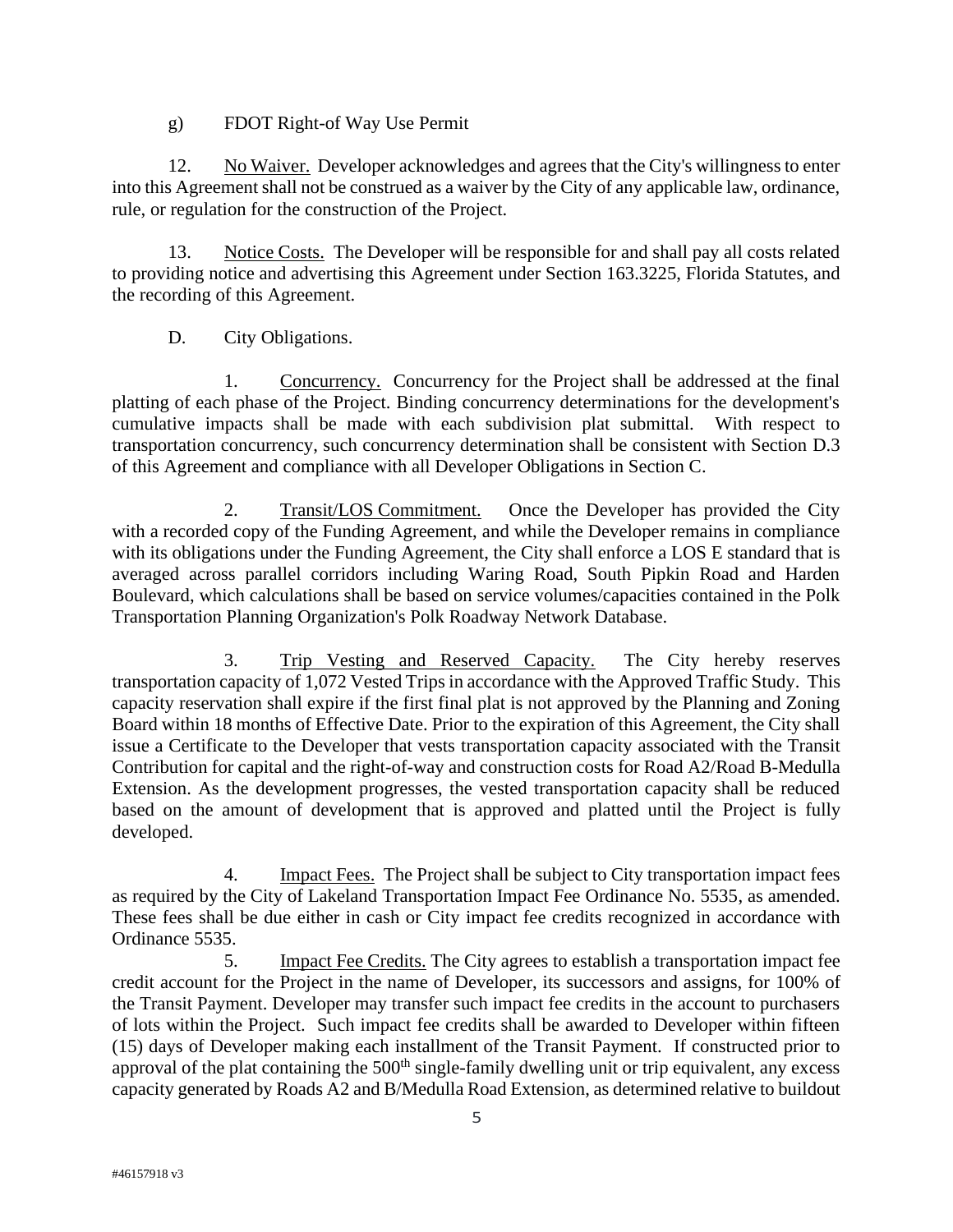traffic of Project, shall be eligible for City transportation impact fee credits. Developer shall receive transportation impact fee credits for the dedication of the Roundabout Area consistent with Section C.4 of this Agreement. The costs of signalization of the Pipkin Road and Ewell Road intersections shall not be eligible for City transportation impact fee credits, but instead shall be the subject of a fair-share funding agreement with other adjacent developments, such as Morgan Creek Preserve and Riverstone. The determination of City transportation impact fee credits shall include the actual costs of design, engineering, permitting and construction and shall be made in accordance with the applicable City Ordinances in place at the time an application for credits is received by the City or County. Developer required project access improvements are not eligible for Impact Fee Credits.

E. Survival of Warranties, Representations. The warranties, representations, covenants and obligations of the parties hereto shall be binding upon the parties and their respective successors in interest.

F. Comprehensive Plan and Land Development Regulations. The City's Comprehensive Plan has been found to be "in compliance" with Chapter 163, Florida Statues, by the Florida Department of Economic Opportunity. The City has determined that the Project is consistent with its Comprehensive Plan and Land Development Regulations.

G. Binding Effect. The burdens of the Agreement shall be binding upon, and the benefits of this Agreement shall inure to, all successors in interest to the parties of this Agreement. The Developer may assign the Reserved Capacity to subsequent purchasers or developers of land within the Project by designating such assignees and the amount of Reserved Capacity to be assigned to them in writing with a copy provided to the Director of Community Development. Nothing regarding the Developer's right to assign the Reserved Capacity shall affect the City's ability to enforce this Agreement or the terms of the Planned Unit Development zoning on the Project.

H. Applicable Law; Jurisdiction; Venue. This Agreement, and the rights and obligations of the City and the Developer hereunder, shall be governed by, construed under, and enforced in accordance with the laws of the State of Florida. This Agreement may be enforced as provided in Florida Statutes § 163.3243. Pursuant to Florida Statutes § 163.3233(1), the City's laws and policies governing the development of the Project at the time of the execution of this Agreement shall govern the development of the Project for the duration of the Agreement. The City may apply subsequently adopted regulations and policies to the Project in accordance with the requirements of Florida Statutes § 163.3233(2). Venue for any litigation pertaining to the subject matter hereof shall be exclusively in Polk County, Florida. If any provision of this Agreement, or the application thereof to any person or circumstances, shall to any extent be held invalid or unenforceable by a court of competent jurisdiction, then the remainder of this Agreement shall be valid and enforceable to the fullest extent permitted by law. The fact that this Agreement does not detail all laws, rules, regulations, permits, conditions, terms and restriction that must be satisfied to complete the Project shall not relieve the Developer or its successor in interest of the obligation to comply with the law governing such permit requirements, conditions, terms and restrictions.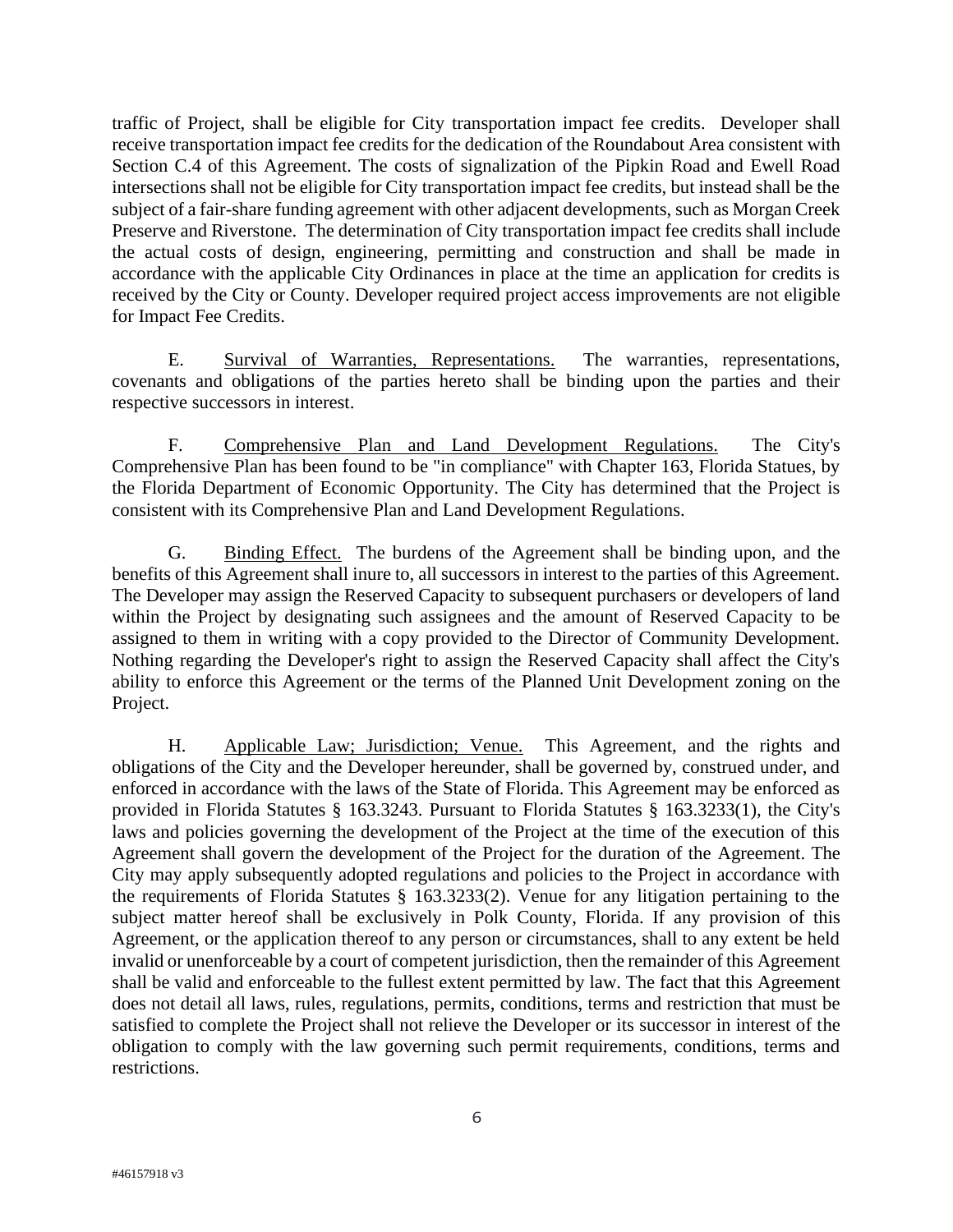I. Joint Preparation. Preparation of this Agreement has been a joint effort of the parties and the resulting document shall not, solely as a matter of judicial construction, be construed more severely against one of the parties than the other.

J. Counterparts. This Agreement may be executed in several counterparts, each constituting a duplicate original, but all such counterparts constituting one and same Agreement.

K. Effective Date and Duration. In accordance with Section 163.3239, Florida Statutes, this Agreement shall be recorded within fourteen (14) days of approval by the City and shall become effective upon recording in the public records of Polk County (the "Effective Date"). This Agreement may be amended or terminated only by mutual consent of the parties, by Developer pursuant to Section L, or pursuant to Section D.3..

L. Amendment. This Agreement may be amended by mutual written consent of the parties so long as the amendment meets the requirements of the Act. If the Developer, in its sole and absolute discretion, determines that the Project will not be constructed, the Developer may notify the City in writing that this Agreement is terminated, in which event the parties hereto will have no further rights, obligations or liabilities hereunder.

M. Further Assurances. Each of the parties hereto agrees to do, execute, acknowledge and deliver, or cause to be done, executed, acknowledged and delivered, all such further acts, and assurances as shall be reasonably requested by the other party in order to carry out the intent of this Agreement and give effect thereto.

N. Notices. Any notices or reports required by this Agreement shall be sent to the following:

| For the City:      | M. Shawn Sherrouse, City Manager<br>City of Lakeland<br>228 S. Massachusetts Avenue<br>Lakeland, FL 33801                             |
|--------------------|---------------------------------------------------------------------------------------------------------------------------------------|
| With a Copy to:    | Palmer C. Davis, City Attorney<br>City of Lakeland<br>228 S. Massachusetts Avenue<br>Lakeland, FL 33801                               |
| For the Developer: | Forestar (USA) Real Estate Group, Inc.<br>Attention: Chris Tyree<br>1064 Greenwood Boulevard<br>Suite 200<br>Lake Mary, Florida 32746 |
| With a Copy to:    | Thomas R. Sullivan, Esq.<br>GrayRobinson, P.A.<br>301 E. Pine Street, Suite 1400<br>Orlando, Florida 32801                            |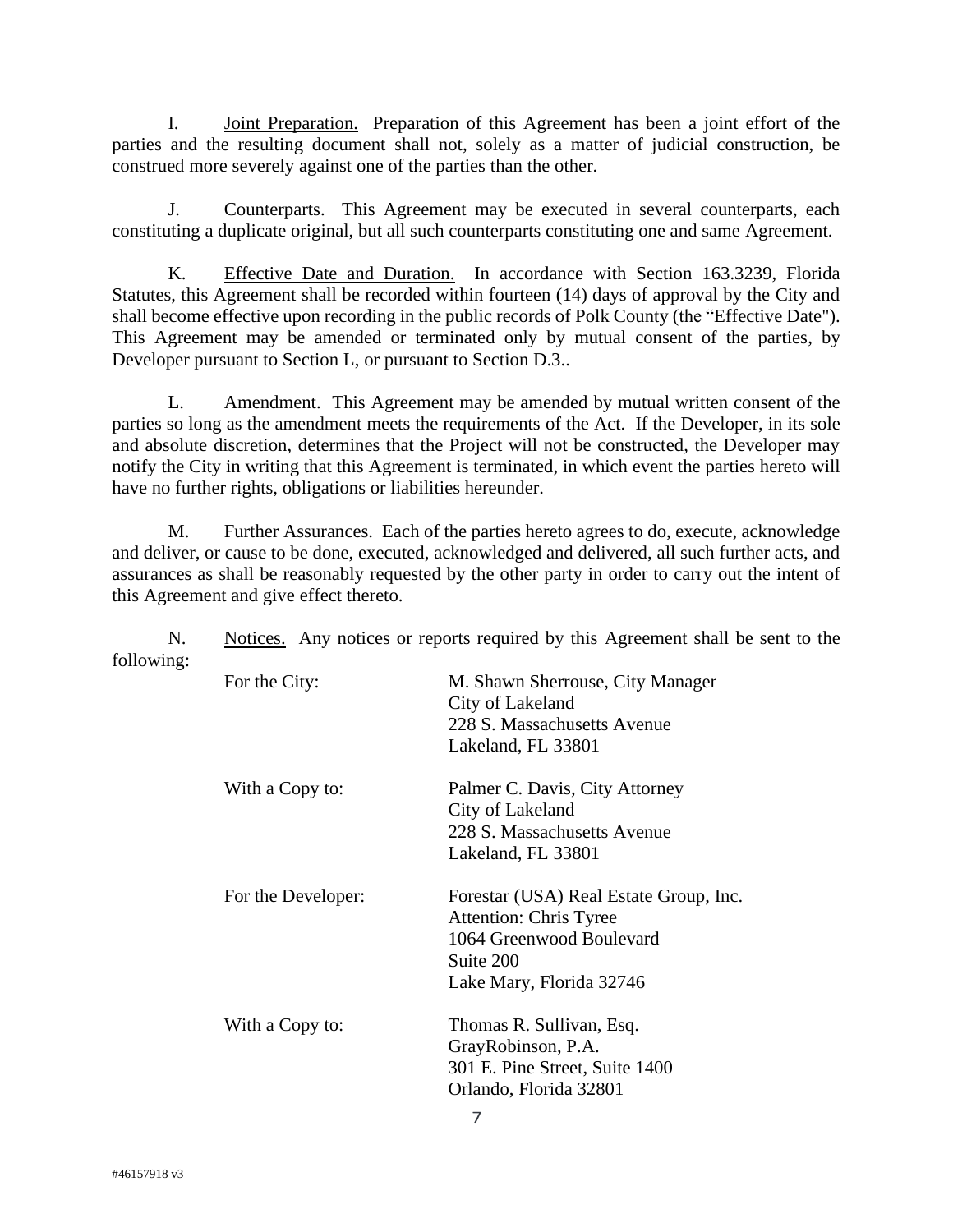O. Force Majeure. All time periods or deadlines provided in this Agreement shall be automatically extended for delays caused by Acts of God, strikes, riots, hurricanes or other causes beyond the reasonable control of the affected party.

P. Minor No-Compliance. The parties with not be deemed to have failed to comply with the terms of this Agreement in the event such non-compliance is of a minor or inconsequential nature.

Q. Covenant of Cooperation. The parties shall cooperate with and deal with each other in good faith in the performance of the provisions of this Agreement and in achieving the completion of development of the Project, including in processing future development approvals and amendments to this Agreement, and including Developer requests for extensions of this Agreement. Whenever an approval or consent is required under or contemplated by this Agreement, such approval or consent shall not be unreasonably withheld, delayed or conditioned.

IT WITNESS WHEREOF, the parties hereto, through their duly authorized representatives, have executed this Agreement on the day(s) and year set forth below.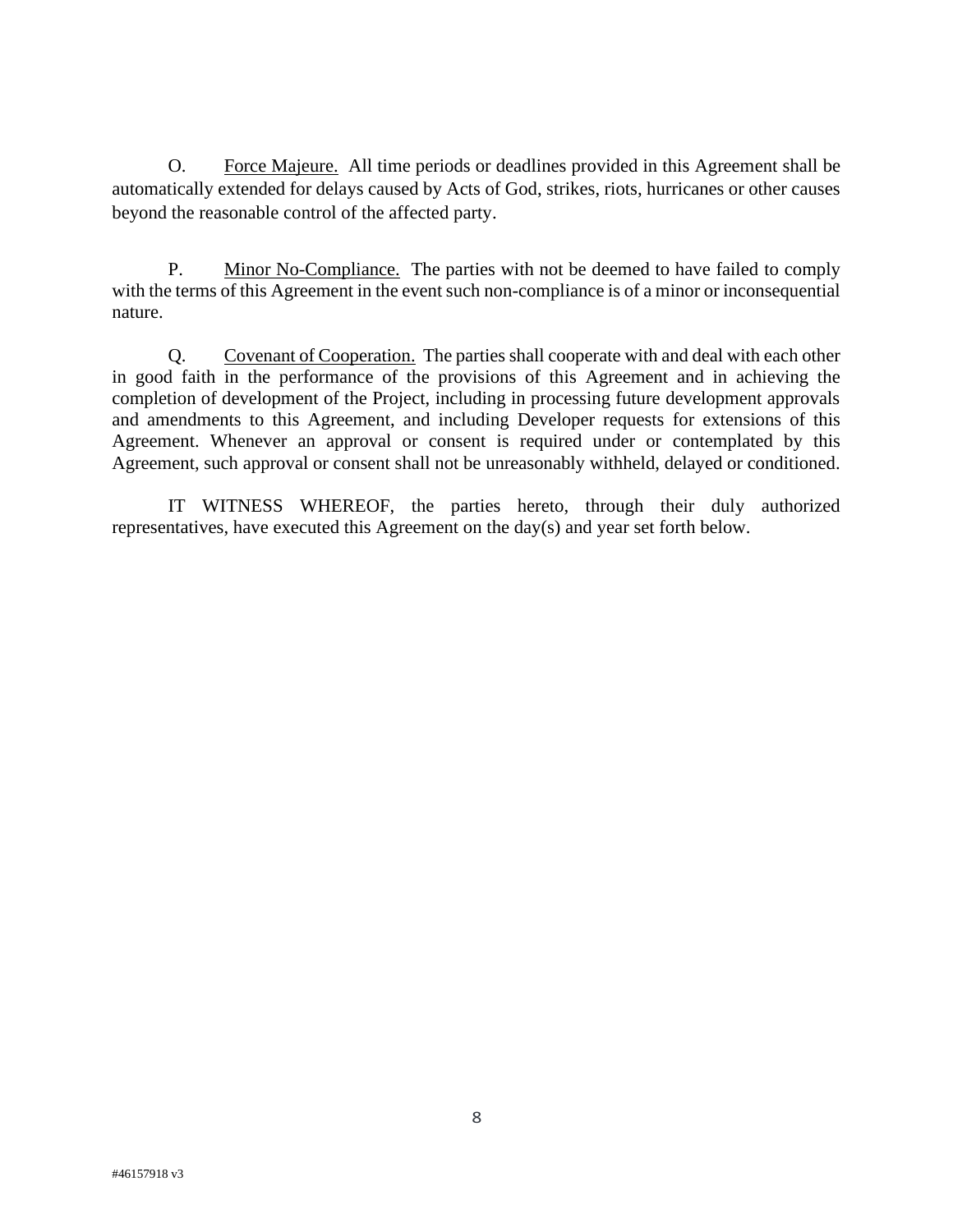## DEVELOPER

Forestar (USA) Real Estate Group, Inc.

| $\mathbf{By:}$ |  |  |
|----------------|--|--|
| As:            |  |  |
| Print:         |  |  |
| Date:          |  |  |

STATE OF

COUNTY OF

The foregoing instrument was sworn to and subscribed before me this  $\_\_\_$  day of  $\_\_\_\_$ , 2022, by Forestar (USA) Real Estate Group, Inc., a \_\_\_\_\_\_\_\_\_\_\_\_ corporation, on whose behalf personally appeared \_\_\_\_\_\_\_\_\_\_\_\_\_ as \_\_\_\_\_\_\_\_\_\_\_\_ before me at the time of notarization, and who is personally known to me or who has produced as identification and who (did/did not) take an oath.

| <b>NOTARY PUBLIC:</b> | S12n: |  | (Seal) |
|-----------------------|-------|--|--------|
|-----------------------|-------|--|--------|

Print: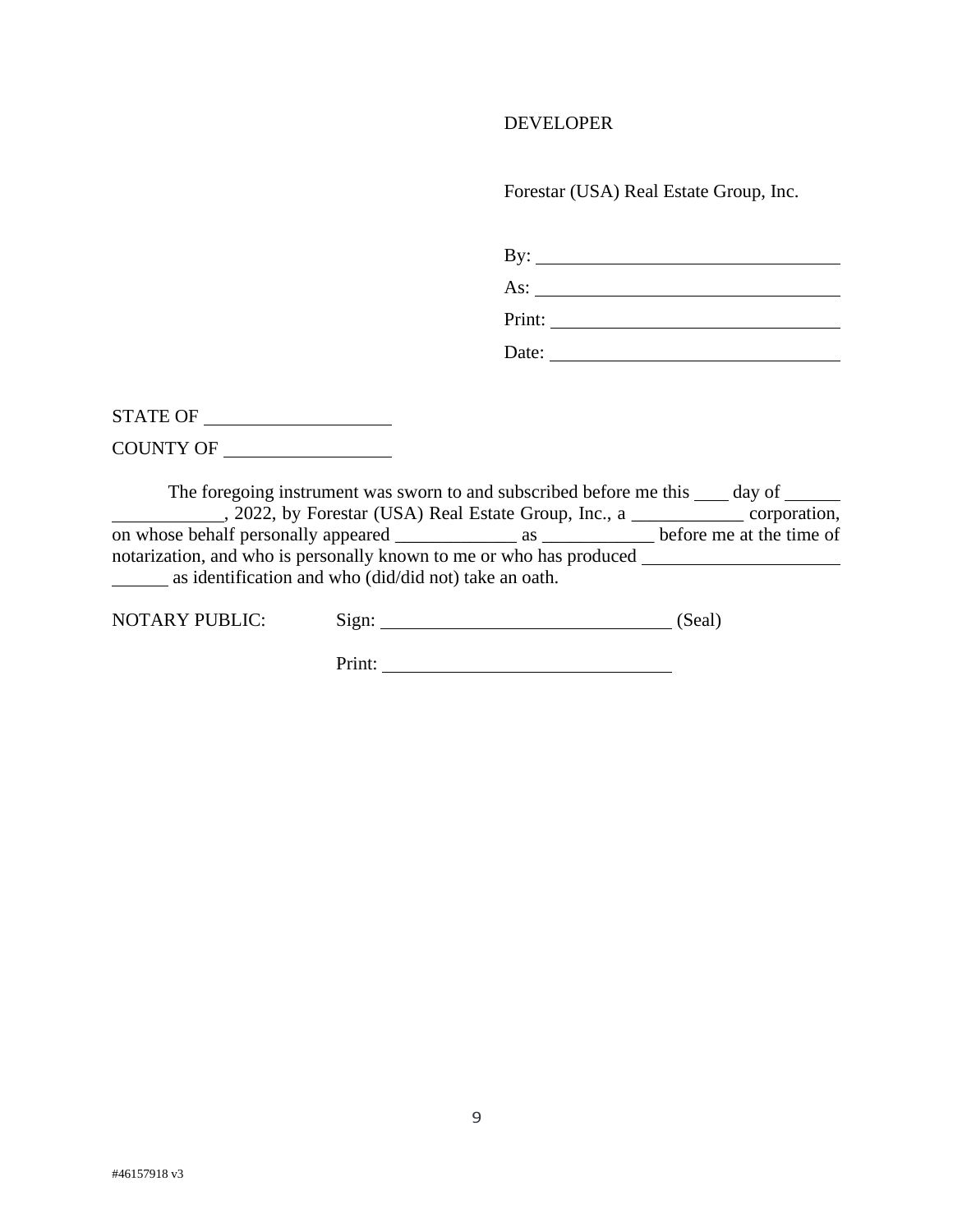## CITY COMMISSIONERS OF THE CITY OF LAKELAND

By:

Date:

Attest:

City Clerk

Approved as to Form and Correctness

<u> 1989 - Johann Barn, fransk politik amerikansk politik (</u>

City Attorney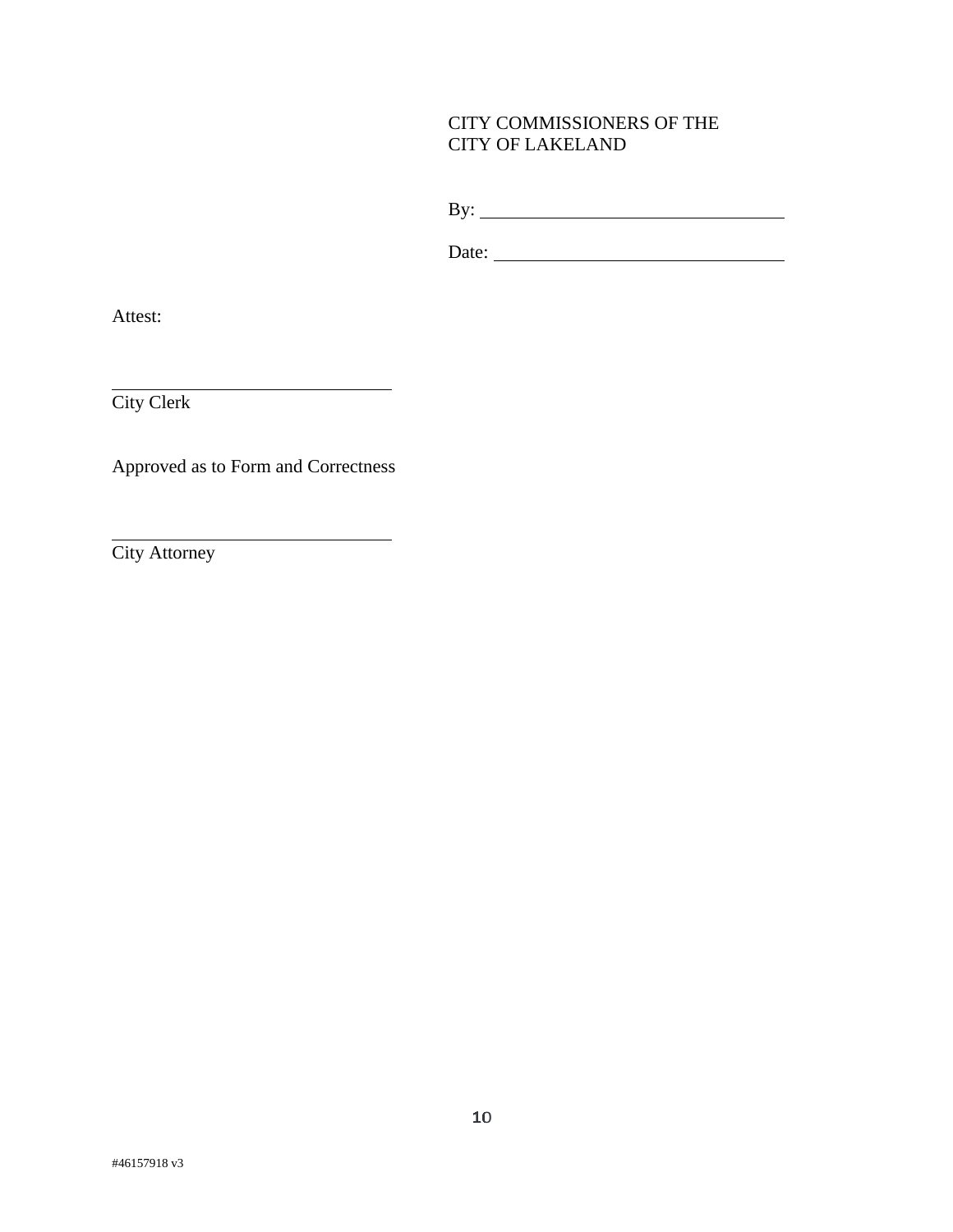#### Exhibit A

#### **Legal Description:**

A parcel of land lying within Section 7, 8 and 18, Township 29 South, Range 23 East, Polk County, Florida, Being more particularly described as follows: As a point of reference commence at an existing railroad spike marking the Southeast corner of Southeast ¼ of said Section 18; thence N00°17'49"W along the East boundary of the Southeast ¼ of said Section 18 a distance of 30.00 feet to an existing  $\frac{3}{4}$ " iron pipe in concrete marking the intersection with the Northerly right of way line of Ewell Road and the point of beginning, thence N89°16'22"W, along said Northerly right of way line, a distance of 2670.30 feet to an existing 5/8" iron rod marked "LB 7067" marking the intersection with the West boundary of the Southeast ¼ of said Section 18; said point also being 30.00 feet North of an existing 5/8" iron rod marking the Southwest corner of the Southeast ¼ of said Section 18, thence departing said Northerly right of way line, N00°17'05"W, along the West boundary of the Southeast ¼ of said Section 18, to an existing 4" round concrete monument marked "IAC 1928" marking the Northwest corner to the Southeast ¼ of said Section 18; thence N00°14'14"W, along the West boundary of the Northeast ¼ of said Section 18, to an existing 4" round concrete monument marked "IAC 1928" marking the Northwest corner of the Northeast ¼ of said Section 18; thence N00°12'32"W along the West boundary of the Southeast ¼ of said Section 7 to an existing 5/8" iron rod marked "LB 24" marking the intersection with the southerly right of way line of West Pipkin Road as described in Official Records Book 4669, Page 1880, and Official Records Book 4374, Page 911, Public Records of Polk County, Florida, said point also being on a curve concave Northerly, having the following elements a radius of 7090.00 feet, a central angle of 1°58'44", a chord bearing of N 78°21'14"E, and a chord distance of 244.85 feet thence along the said Southerly right of way line and along the arc of said curve an arc distance of 244.87 feet to a point of tangency, said point being an existing 5/8" iron rod marked "LB 24", thence continue along said Southerly right of way line the following courses, N 77°21'52"E, a distance of 991.75 feet to an existing 5/8" iron rod marked "LB 24", thence N80°13'37"E a distance of 200.25 feet to an existing 5/8" iron rod marked "LB 24", thence N77°21'52"E, a distance of 300.00 feet to an existing 5/8" iron marked "LB 24", thence N74°30'07"E, a distance of 200.25 feet to an existing 5/8" iron rod marked "LB 24", thence N77°21'52"E, a distance of 300.00 feet to an existing 5/8" iron marked "LB 7067", thence N88°40'28"E, a distance of 50.99 feet to an existing 5/8" iron rod marked "LB 24", thence N77°21'52"E, a distance of 435.35 feet to an existing 5/8" iron rod marked "LB 7067", marking a point on the West boundary of the West  $\frac{1}{2}$  of the Southwest  $\frac{1}{4}$  of said Section 8, thence N77°21'52"E, a distance 164.65 feet to an existing 5/8" iron marked "LB 24", thence N66°03'16"E, a distance of 50.99 feet to an existing 5/8" iron rod marked "LB 24", thence N77°21'52"E, a distance of 900.00 feet to an existing 5/8" iron rod, thence N82°21'54"E, a distance of 243.62 feet to an existing 5/8" iron rod marking the intersection with the East boundary of the West ½ of the Southwest ¼ of said Section 8, thence departing said Southerly right of way line of West Pipkin Road, S00°15'51"E, along the East boundary of the West ½ of the Southwest ¼ of said Section 8, a distance of 2168.25 feet to an existing concrete monument marking the Southeast corner of the West ½ of the Southwest ¼ of said Section 8, thence S89°51'14"W along the South boundary of the West ½ of the Southwest ¼ of said Section 8, a distance of 1324.98 feet to an existing 4" round concrete monument marked "IAC 1928" marking the common corner for the Sections 7, 8, 17 and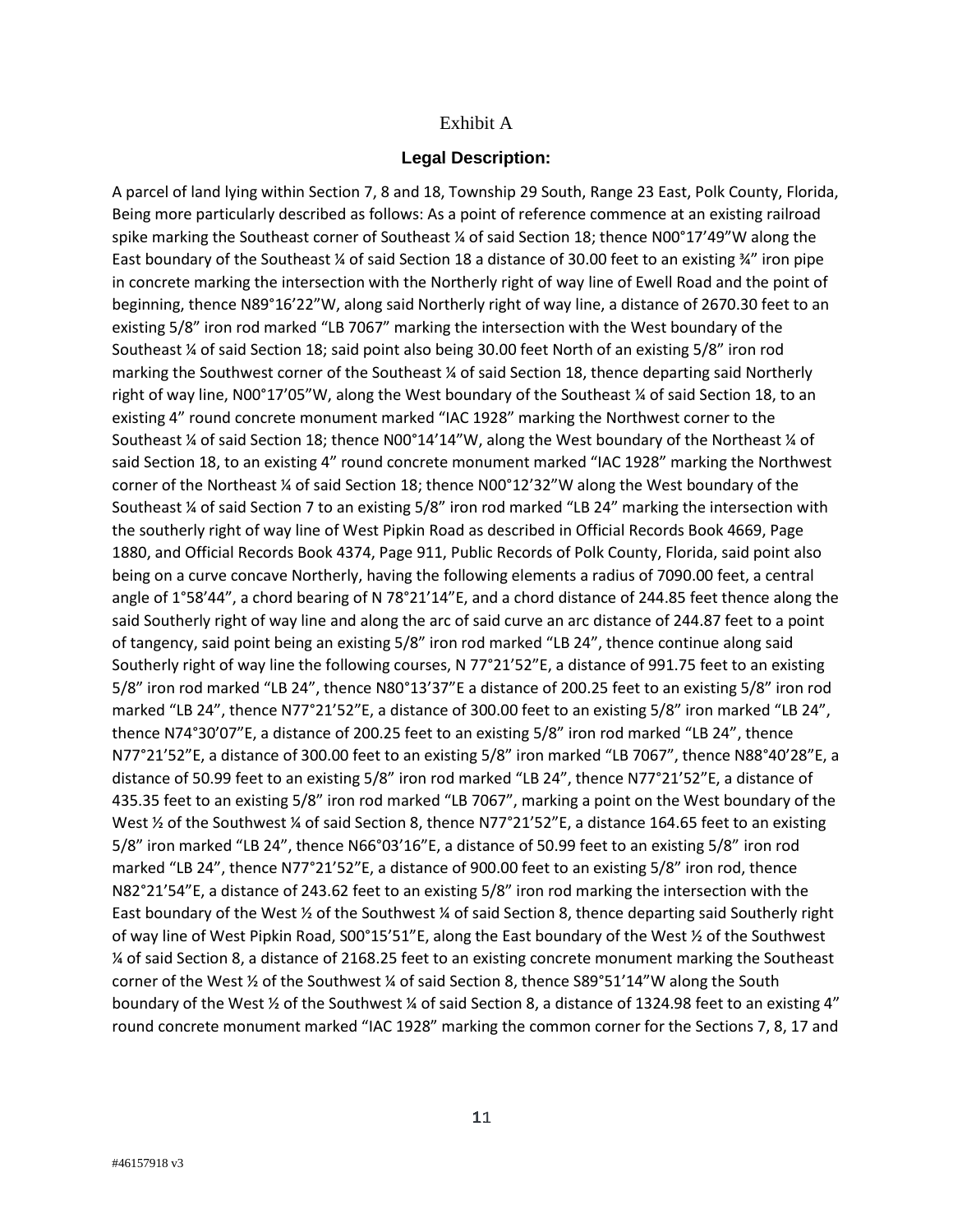18, thence S00°18'08"E along the East boundary of the Northeast ¼ of said Section 18, a distance of 2707.51 feet to an existing 4" round concrete monument marked "IAC 1928" marking the Southeast corner of the Northeast ¼ of said Section 18, thence S00°17'49"E, along the East boundary of the Southeast ¼ of said Section 18, a distance of 2650.27 feet to the Point of Beginning.

All containing 486.842 acres more or less.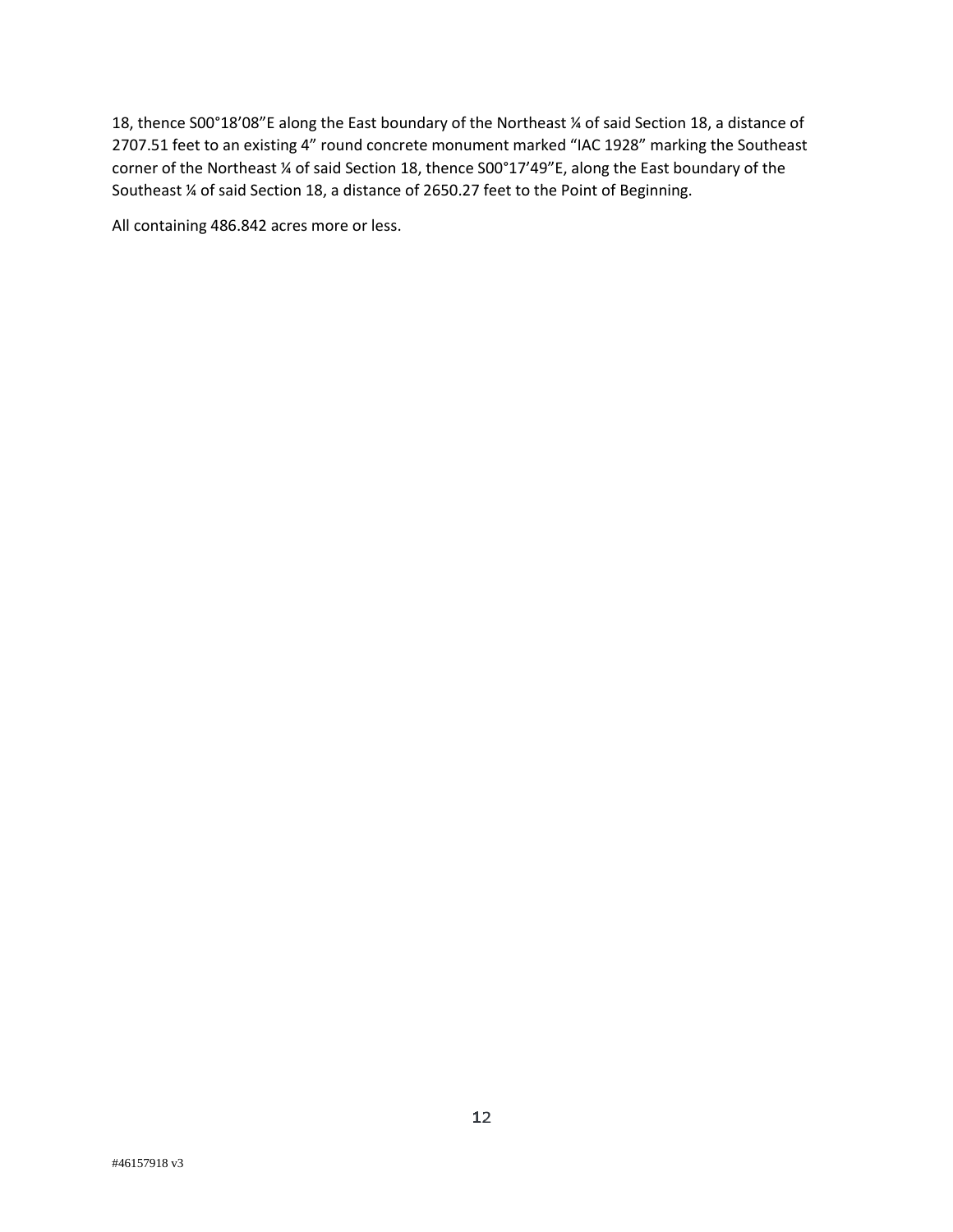Exhibit B

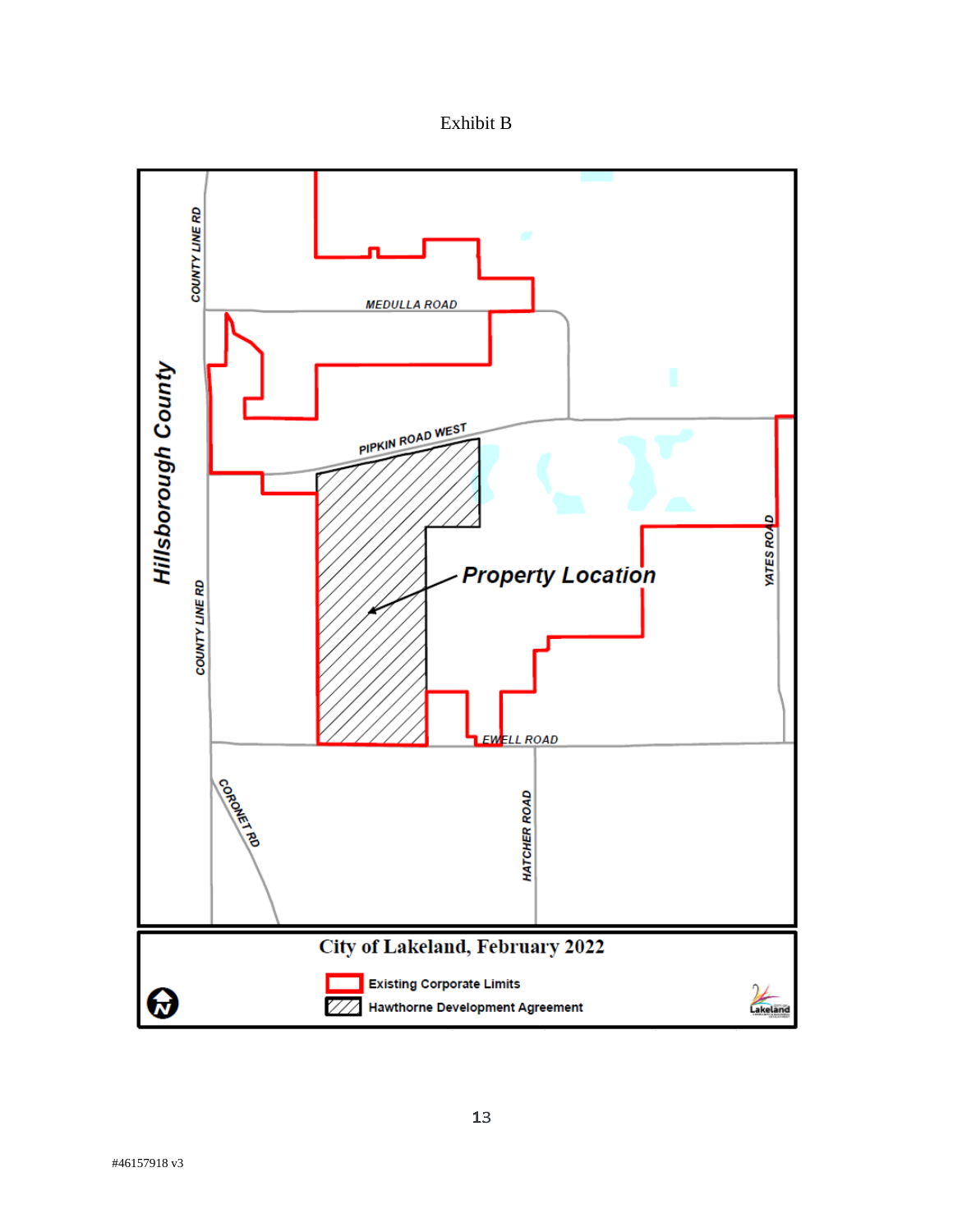Exhibit C